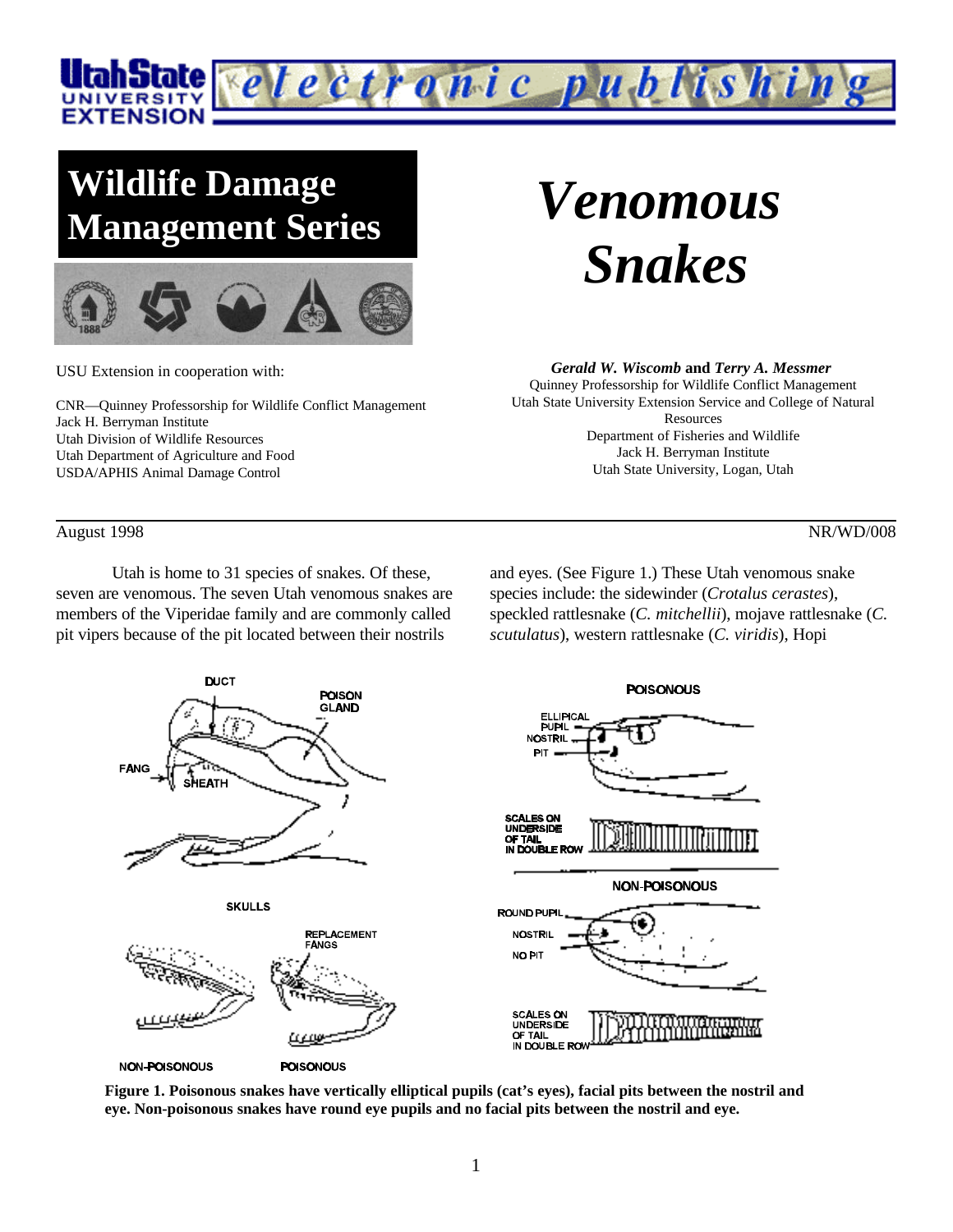rattlesnake (*C.V. nuntius*), midget-faded rattlesnake (*C.V. concolor*), and the Great Basin rattlesnake (*C.V. lutosus*).

Since most snakes in Utah are non-venomous, most snake encounters are generally not dangerous. However, an encounter with a venomous snake can be very dangerous. Therefore it is important that a person knows how to identify the difference between venomous and non-venomous snakes. In any case, it is best to leave any snake encountered alone. Most snake bites occur when the victim tries to capture or kill the snake. Even dead snakes have been known to bite by reflex action.

There are three basic ways to determine the difference between poisonous and non-poisonous snakes (Figure 1). As a general rule, poisonous snakes have elliptical pupils and a single row of scales on the underside of their tail. Pit vipers (which are all poisonous) have a pit midway between their nostrils and their eyes. Non-poisonous snakes have round pupils and two rows of scales on the under side of their tail.

Most pit vipers found in Utah will have tails equipped with a series of rattles, hence the name rattlesnake. When these snakes are encountered or disturbed, the rapid vibration of their tails will make a characteristic rattling sound to warn the intruder of their presence. However, not all rattlesnakes will "rattle" when disturbed. For this reason when you are in areas where rattlesnakes are known to occur, you should pay close attention to where you walk, sit, and place your hands.

# **BIOLOGY AND BEHAVIOR**

Snakes are reptiles and are considered "cold blooded" animals, which means that they maintain body temperatures at approximately that of their environment. When environmental temperatures drop below 50 degrees F, snakes seek shelter in areas where the temperatures are maintained above freezing. Suitable shelters may include spaces under rocks or rock piles, in holes, below ground, in or under tree stumps, dense shrubs or trees, wood piles, debris, or many man-made structures. These locations can be used for temporary

shelter or for winter hibernation. Some snakes will use the same sites annually to hibernate. Several hundred snakes may also occupy the same denning sites. Some snakes lay eggs (oviviparous), while others give birth to live young (viviparous). All Utah rattlesnakes bear live young which are left to fend for themselves after birth.

All snakes shed their skin as they grow. A snake may shed it skin several times throughout the year. When shedding their skin, snakes will become temporarily blinded until the old skin splits at their head and they are able to crawl out of it.

Snakes have forked tongues which contain receptors similar to taste buds. They use their tongues to sample odors in the air. Snakes can also use their tongue to "sense" their way in the dark as well as locate prey. Pit vipers have an additional sensory mechanism, the pit located between their nose and nostrils can detect heat which helps them locate prey.

Snakes' hinged jaws allow them to consume food that is larger than their body. Snakes will eat any live animal or eggs small enough to swallow. Common prey items of venomous snakes include insects, rodents, birds, eggs, and other snakes. Their prey is injected with venom to immobilize it, relocated after it dies, and then swallowed whole. The venom consists of enzymes that actually start to break down the food item before it is swallowed. Snakes store food as fat and can live off this fat reserve for extended periods of time.

 Rattlesnakes have two large movable fangs in the front of their upper jaw. Their fangs are hollow and are used to deliver venom into their victims. When biting, the fangs move forward from their folded position of rest, puncturing the victims fur or skin, and the venom is injected.

As mentioned previously, rattlesnakes are often heard before they are seen. When alarmed they make a rattling sound by rapidly moving their tail. Volume of the rattle may vary due to the size of the snake. The rattle acts as a warning to let the intruder know that the snake is present. If you hear a rattlesnake "rattle," stand still until you can locate where the sound is coming from. **DO NOT TRY TO JUMP OR RUN**. If you do this, you may end up within the snake's biting range.

Rattlesnakes can be found throughout Utah in sagebrush, pinon-juniper woodlands, sand dunes, rocky hillsides, grasslands, and mountain forests. They occur at elevations that range from sea level to timberline.

### **LEGAL STATUS**

Snakes are classified as non-game animals and are protected by Utah state laws. A person cannot collect or possess a live wild snake without receiving a Certificate of Registration from the Utah Division of Wildlife Resources. With human or domestic pet and livestock safety concerns, a venomous snake may be killed without a certificate.

# **CONTROL**

#### **Identification of Damage**

Venomous snakes living close to urban and rural areas can be very dangerous if they come in contact with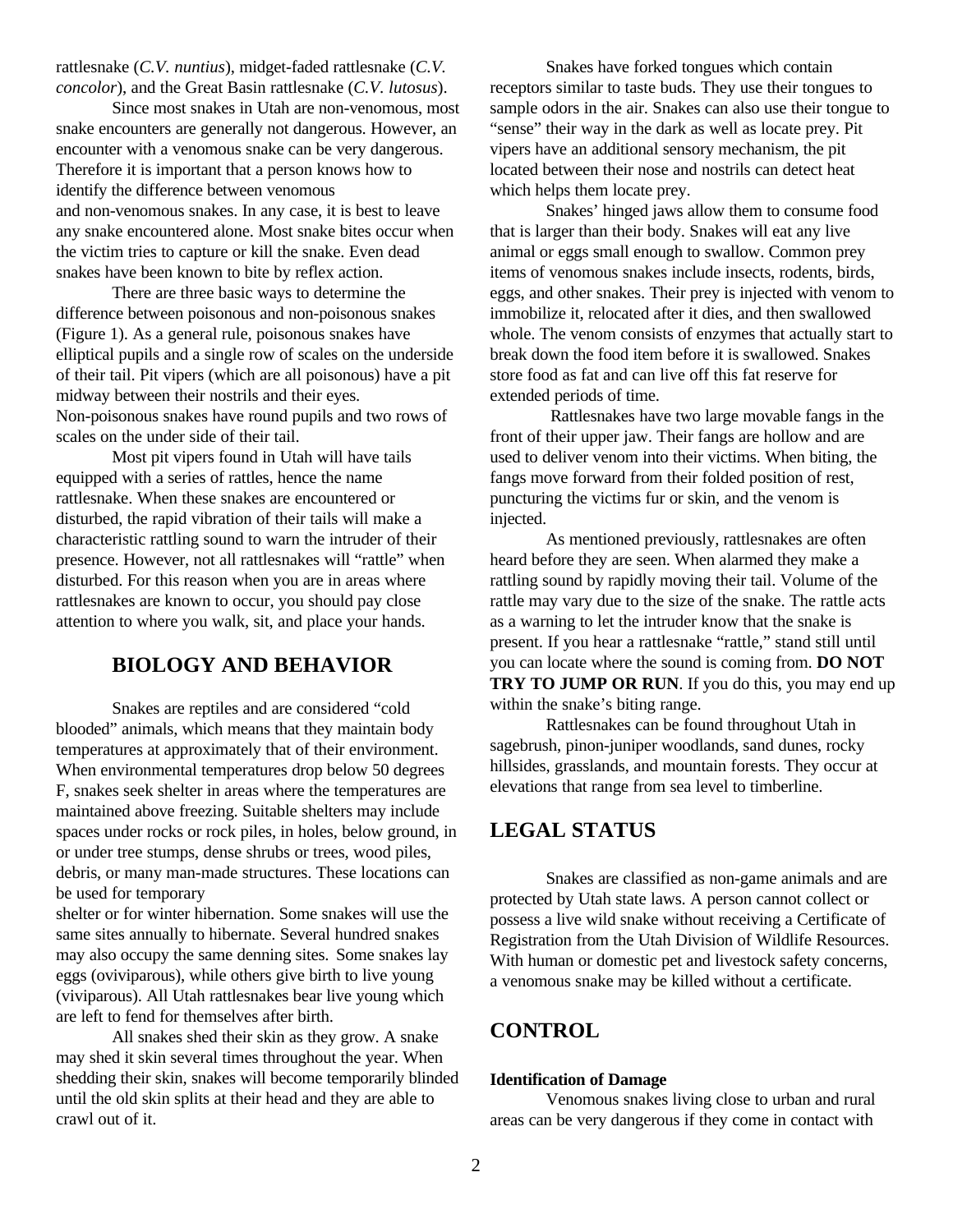people, their pets, or livestock. Over 7,000 venomous snake bites of humans are reported every year in the United States. Of these, 9–15 are fatal. More than half of the reported snake bites were a result of someone trying to handle or kill the snake. It is always best to leave any areas where you encounter a venomous snake. This will greatly reduce your risk of being bitten.

#### **Snake Bite**

 Non-venomous snake bites are harmless. The only concern may be for potential infection. If bitten, clean and sterilize the wound much like you would a cut or abrasion. Bites from venomous snakes will almost instantly show signs of swelling and discoloration of the surrounding tissue. Other symptoms will include a tingling sensation, nausea, rapid pulse, loss of muscle coordination, and weakness. Also, bites from pit vipers (rattlesnakes) will show two characteristic fang marks (punctures) as well as other teeth marks.

*WHAT NOT TO DO.* When someone has been bitten by a venomous snake there are several things that should not be done:

- **• Do not allow the person to engage in physical activity such as walking or running. Carry them if they need to be moved.**
- **• Do not apply a tourniquet to the area above the wound.**
- **• Do not apply a cold compress to the bite area.**
- **• Do not cut into the bite.**
- **• Do not give the victim stimulants or pain medications unless instructed by a medical physician.**
- **• Do not give the victim anything by mouth.**
- **• Do not raise the bite area above the level of the victim's heart.**
- **• Do not try to suction the venom—doing so may cause more harm than good.**

*FIRST AID.* All venomous snake bites should be consider life-threatening. When someone has been bitten by a venomous snake, time is of the essence. If possible, call ahead to the emergency room so anti-venom can be ready when the victim arrives. Do the following:

- **1. Keep the victim calm, restrict movement, and keep the affected area below heart level to reduce the flow of venom.**
- **2. Wash the bite area with soap and water.**
- **3. Remove any rings or constricting items; the affected area will swell.**
- **4. Cover the bite with clean, moist dressing to reduce swelling and discomfort.**
- **5. Monitor the vital signs (pulse, temperature, breathing, blood pressure) of the victim. If there are signs of shock, lay the victim flat and cover with a warm blanket.**
- **6. Get medical help immediately.**
- **7. Bring in the dead snake if this can be done without further risk of injury.**

#### **Habitat**

Probably the best method of control for snakes around Utah homes, farms, and ranches is to make the area unattractive to them. Snakes require food and shelter, if these elements are not present, snakes will not be attracted. Keep lawns cut, weeds and other vegetation thinned, and remove wood piles, rock piles, and other debris piles. Removing these and other potential snake or rodent hiding places will also help to reduce food supplies. If rodent populations (ground squirrels, rats, and mice), are high, a rodent reduction program can be considered. Contact your local Utah State University county extension office for assistance in planning and conducting these programs.

#### **Exclusion**

Snakes may enter buildings in search of food and shelter. The best way to exclude snakes from buildings is to close any entrances that they can use. To do this, check the foundation for cracks and openings larger than 1/4 inch, and fill these openings with caulk or concrete mortar. Metal screen or hardware cloth can also be used to close the openings. Pay special attention to areas where pipes or wires enter the building. Also, check around doors and windows for openings and repair any openings. Consider using screens around doors and windows to reduce the chance that snakes may enter through these areas. These modifications can also help to exclude rodents and insects.

In extreme cases, a homeowner may feel more at ease if a snake-proof fence is constructed around their property. This exclusion method is costly, yet it can be very